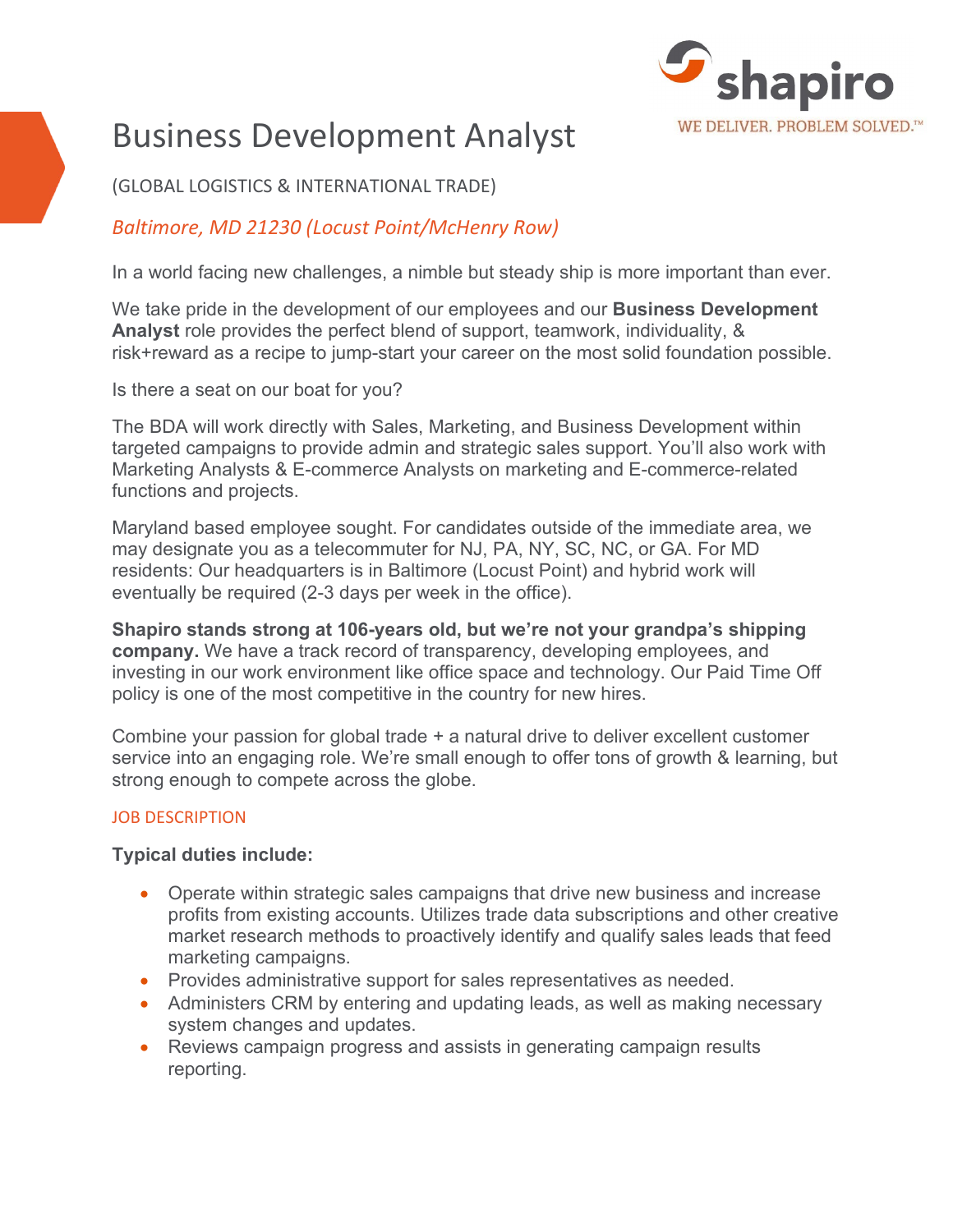- Builds a thorough understanding of each Sales Representative's current book of business, on a continuous basis.
- Reviews and qualifies incoming leads from the Company's website, personnel, and vendors. Determine if leads are viable and match our corporate strengths.
- Assists Business Development and Marketing Manager with maintaining detailed prospect activity records in Shapiro's CRM, as well as generating various reports within the CRM.
- Continually analyzes competitors, in terms of marketing materials, website, and strengths and weaknesses.
- Continually reviews trade publications to stay informed of new services and other general information that may be of interest to customers.
- Proactively researches and analyzes markets and publications that may correspond with the Company's marketing campaigns and seminars.
- Creates and maintains Intranet content pertaining to Sales and Marketing campaigns and materials.
- Maintains vendor log and analyzes vendor performance to ensure expectations and finished products are met or exceeded.

### EDUCATION AND EXPERIENCE

- Educational background: Bachelor's degree or equivalent combination of educational + work experience, with a focus in Marketing preferred or Supply Chain Logistics/International Business foundation.
- Seeking 2-3 years of marketing/business development experience preferred and/or comparable internship experience.
- 2-3 years of supply chain-type experience also preferred.

## **SKILLS**

- Proficient in Microsoft Windows, Microsoft Office products and Adobe products.
- Proficiency of interactive social media platforms.
- General knowledge of domestic and international air/ocean transportation and/or the importer/exporter base.
- Strong knowledge of domestic and international geography.
- Ability to work independently, with remote supervisory support, if needed.
- Ability to consistently meet deadlines and maintain steady performance and enthusiasm in a dynamic, time-sensitive work environment.
- Must be Internet savvy.
- Excellent verbal and written skills; candidate must be an effective communicator. Continual attention to detail in composing and proofing materials.
- Professional behavior. Must pass background check.
- Willingness to travel, as needed. Willingness to work overtime as needed.
- EOE/Non-exempt.